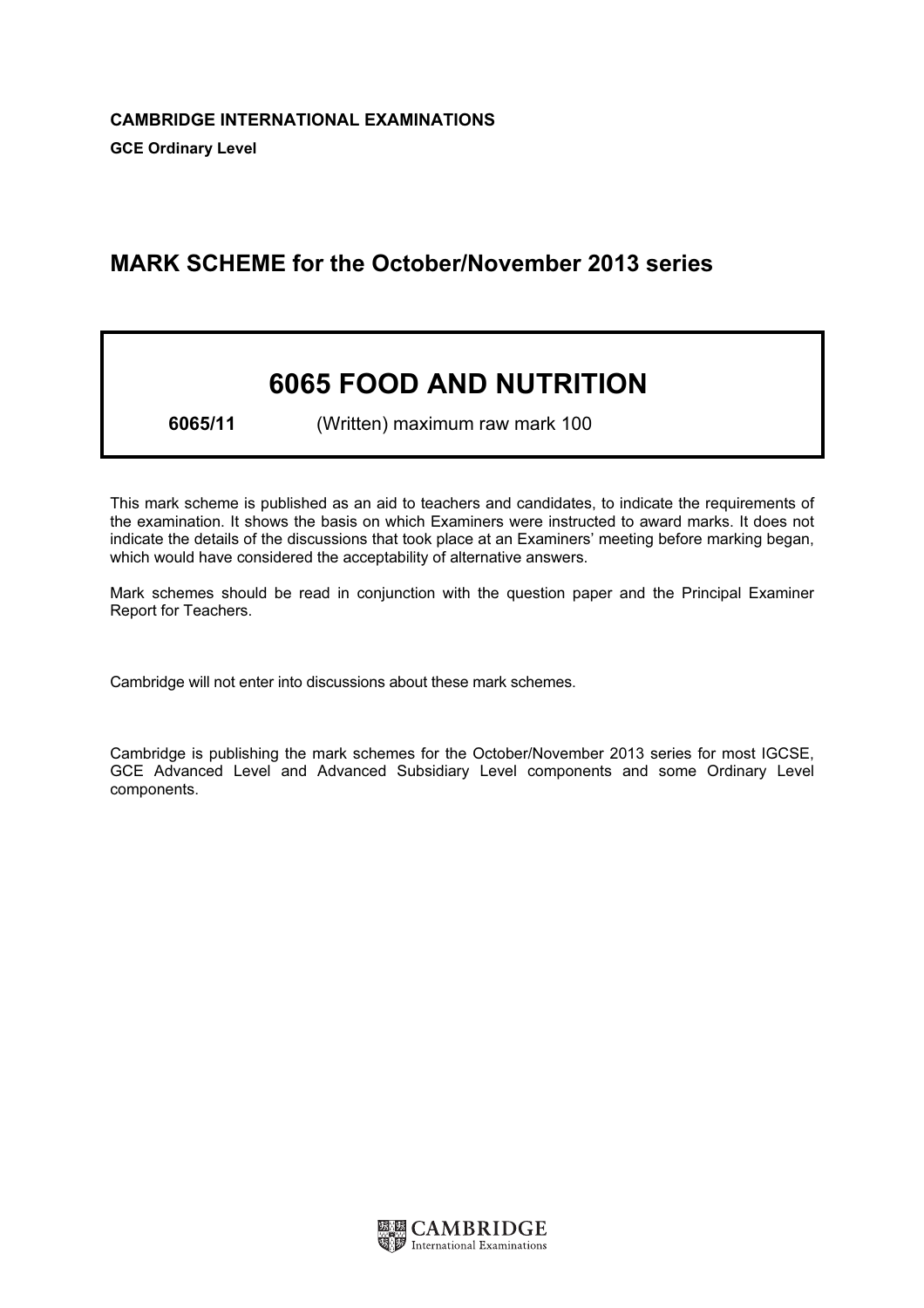| Page 2 |                  |                           | <b>Mark Scheme</b>                                                                                                                                                                                                                                                                                                                                                             | <b>Syllabus</b> | Paper             |                |
|--------|------------------|---------------------------|--------------------------------------------------------------------------------------------------------------------------------------------------------------------------------------------------------------------------------------------------------------------------------------------------------------------------------------------------------------------------------|-----------------|-------------------|----------------|
|        |                  |                           | GCE O LEVEL - October/November 2013                                                                                                                                                                                                                                                                                                                                            | 6065            | 11                |                |
|        | <b>Section A</b> |                           |                                                                                                                                                                                                                                                                                                                                                                                |                 |                   |                |
| 1      | (a)              |                           | <b>Elements in fat</b><br>carbon; hydrogen; oxygen;                                                                                                                                                                                                                                                                                                                            |                 | $3 \times 1$ mark | $[3]$          |
|        | (b) (i)          |                           | Monounsaturated fat<br>one double bond (carbon to carbon) in molecule;<br>more hydrogen (one pair of atoms) can be taken up by the molecule;<br>(accept information in diagrammatic form)                                                                                                                                                                                      |                 | $2 \times 1$ mark | [2]            |
|        | (ii)             |                           | Polyunsaturated fat<br>more than one double bond (carbon to carbon) in molecule;<br>can take up more hydrogen (more than one pair of atoms);<br>(accept information in diagrammatic form)                                                                                                                                                                                      |                 | $2 \times 1$ mark | $[2]$          |
|        | (iii)            |                           | <b>Saturated fat</b><br>single bonds (carbon to carbon) in molecule;<br>cannot take more hydrogen;<br>(accept information in diagrammatic form)                                                                                                                                                                                                                                |                 | $2 \times 1$ mark | $\mathbf{[2]}$ |
|        |                  |                           | (c) Health problems associated with a diet high in saturated fat<br>excess fat / adipose tissue stored under skin / around internal organs;<br>overweight / obesity;<br>saturated fat contains cholesterol;<br>sticks to / narrows / blocks artery walls;<br>heart attack / CHD; stroke; hypertension;<br>low self-esteem; breathlessness; arthritis; problems during surgery; |                 | $3 \times 1$ mark | $[3]$          |
|        | bile;            |                           | (d) Substance which emulsifies fat                                                                                                                                                                                                                                                                                                                                             |                 | 1 mark            | $[1]$          |
|        |                  | glycerol;<br>fatty acids; | (e) End products of digestion of fat                                                                                                                                                                                                                                                                                                                                           |                 | $2 \times 1$ mark | [2]            |
|        | (f)<br>(i)       | villi;                    | Finger-like projections                                                                                                                                                                                                                                                                                                                                                        |                 | 1 mark            | $[1]$          |
|        | (ii)             |                           | System of which lacteal is a part<br>lymphatic system;                                                                                                                                                                                                                                                                                                                         |                 | 1 mark            | $[1]$          |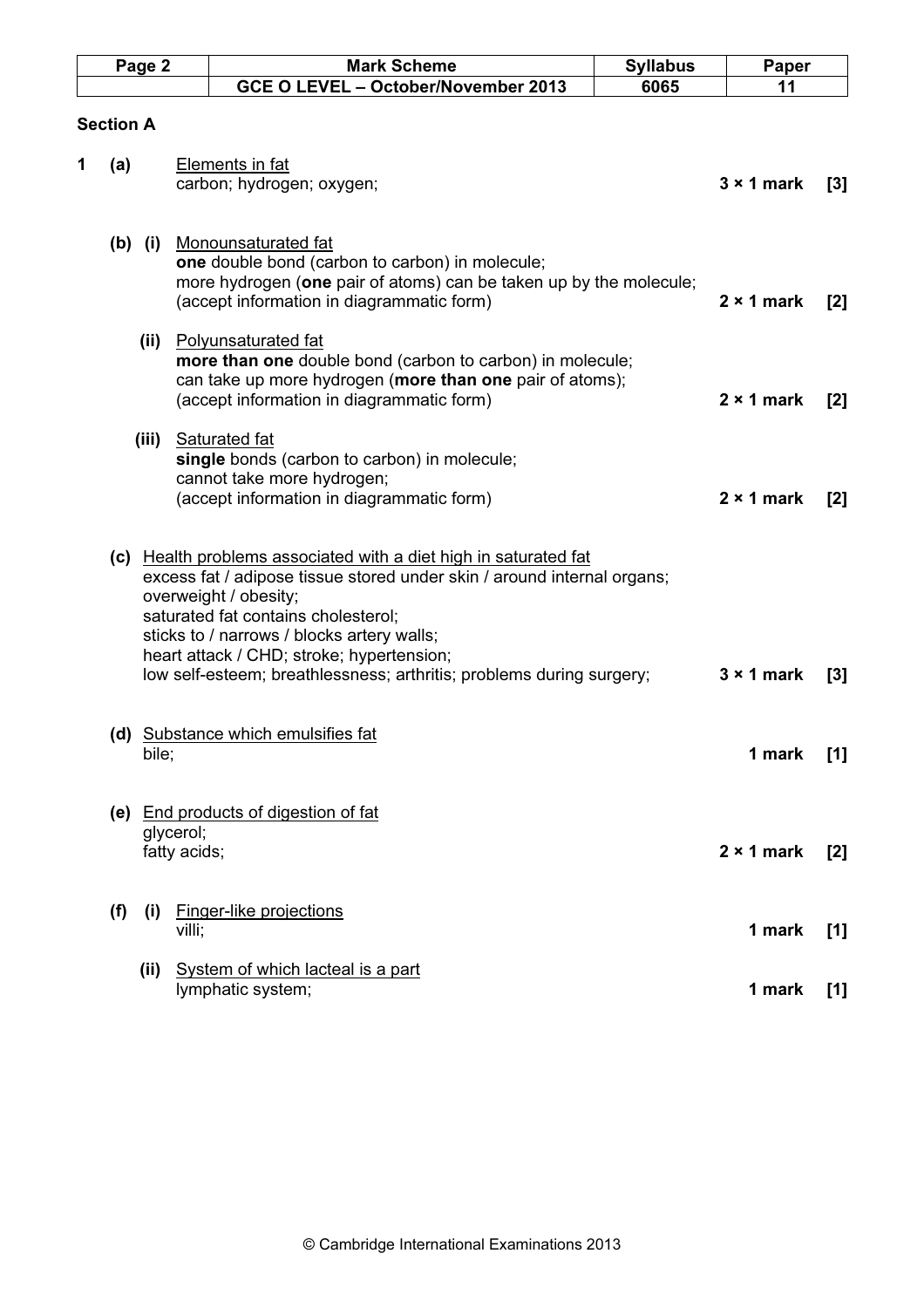| Page 3      |  |                                                                                      | <b>Mark Scheme</b>                                                                                                                                                                                                                                                                                                                                                                                                                                                                       |                                          | <b>Syllabus</b>                                                                                                                                                                                                                      | Paper                                  |                  |
|-------------|--|--------------------------------------------------------------------------------------|------------------------------------------------------------------------------------------------------------------------------------------------------------------------------------------------------------------------------------------------------------------------------------------------------------------------------------------------------------------------------------------------------------------------------------------------------------------------------------------|------------------------------------------|--------------------------------------------------------------------------------------------------------------------------------------------------------------------------------------------------------------------------------------|----------------------------------------|------------------|
|             |  |                                                                                      | GCE O LEVEL - October/November 2013                                                                                                                                                                                                                                                                                                                                                                                                                                                      |                                          | 6065                                                                                                                                                                                                                                 | 11                                     |                  |
| $\mathbf 2$ |  | for night vision;<br>healthy skin;<br>antioxidant;                                   | (a) Functions of vitamin A<br>formation of visual purple;<br>keeps mucous membranes moist;<br>growth of bones / teeth;<br>growth and development:<br>Do not accept night blindness unless not stated in 2(c)                                                                                                                                                                                                                                                                             |                                          |                                                                                                                                                                                                                                      | $2 \times 1$ mark                      | $\mathbf{[2]}$   |
|             |  |                                                                                      | (b) Sources of vitamin A<br>milk; cheese; butter; margarine; eggs; oily fish (or named example);<br>liver; kidney; fish liver oils;<br>(beta-carotene (precursor of vitamin A) found in plants);<br>carrots; tomatoes; green vegetables (or named example);<br>oranges; apricot; pumpkin; sweet potato; butternut squash;                                                                                                                                                                |                                          |                                                                                                                                                                                                                                      | $2 \times 1$ mark                      | [2]              |
|             |  |                                                                                      | (c) Deficiency disease<br>night blindness / Xerophthalmia;                                                                                                                                                                                                                                                                                                                                                                                                                               |                                          |                                                                                                                                                                                                                                      | 1 mark                                 | [1]              |
|             |  | beriberi<br>pellagra<br>scurvy<br>osteoporosis<br>muscle cramps<br>anaemia<br>goitre | (d) Deficiency diseases and associated nutrients<br>kwashiorkor / marasmus<br>eye disorders / swollen tongue etc.<br>pernicious anaemia<br>rickets / osteomalacia<br>N.B. Do not credit nutrient without named deficiency disease.<br>2 deficiency disease<br>2 nutrients in poor supply                                                                                                                                                                                                 | protein;<br>calcium;<br>iron;<br>iodine; | vitamin B1 / thiamine;<br>vitamin B2 / riboflavin;<br>vitamin B3 / nicotinic acid / niacin;<br>vitamin B12 cobalamin;<br>vitamin C / ascorbic acid;<br>vitamin D / cholecalciferol / calcium;<br>sodium chloride / salt / potassium; | $2 \times 1$ mark<br>$2 \times 1$ mark | $[4]$            |
| 3           |  | (a) Excess sugar                                                                     | tooth decay; bacteria; act on sugar / sugar converted to acid; forms plaque / dissolves<br>enamel / causes gum disease / bad breath;<br>obesity; excess sugar converted to fat or adipose tissue; stored under skin / around internal<br>organs / arteries narrow or block; hypertension / CHD / stroke;<br>diabetes mellitus; insufficient insulin made; in pancreas;<br>glucose remains in blood; can cause circulation / eye problems, etc.;<br>Three named problems with description |                                          |                                                                                                                                                                                                                                      | $3 \times 1$ mark                      | $\left[3\right]$ |
|             |  | (b) Excess protein                                                                   | protein cannot be stored; deamination / nitrogen removed; in liver;<br>excreted as urea / urine; from kidneys; remainder is carbon, hydrogen, oxygen;<br>used for energy; or stored as fat;                                                                                                                                                                                                                                                                                              |                                          |                                                                                                                                                                                                                                      |                                        |                  |

3 × 1 mark [3]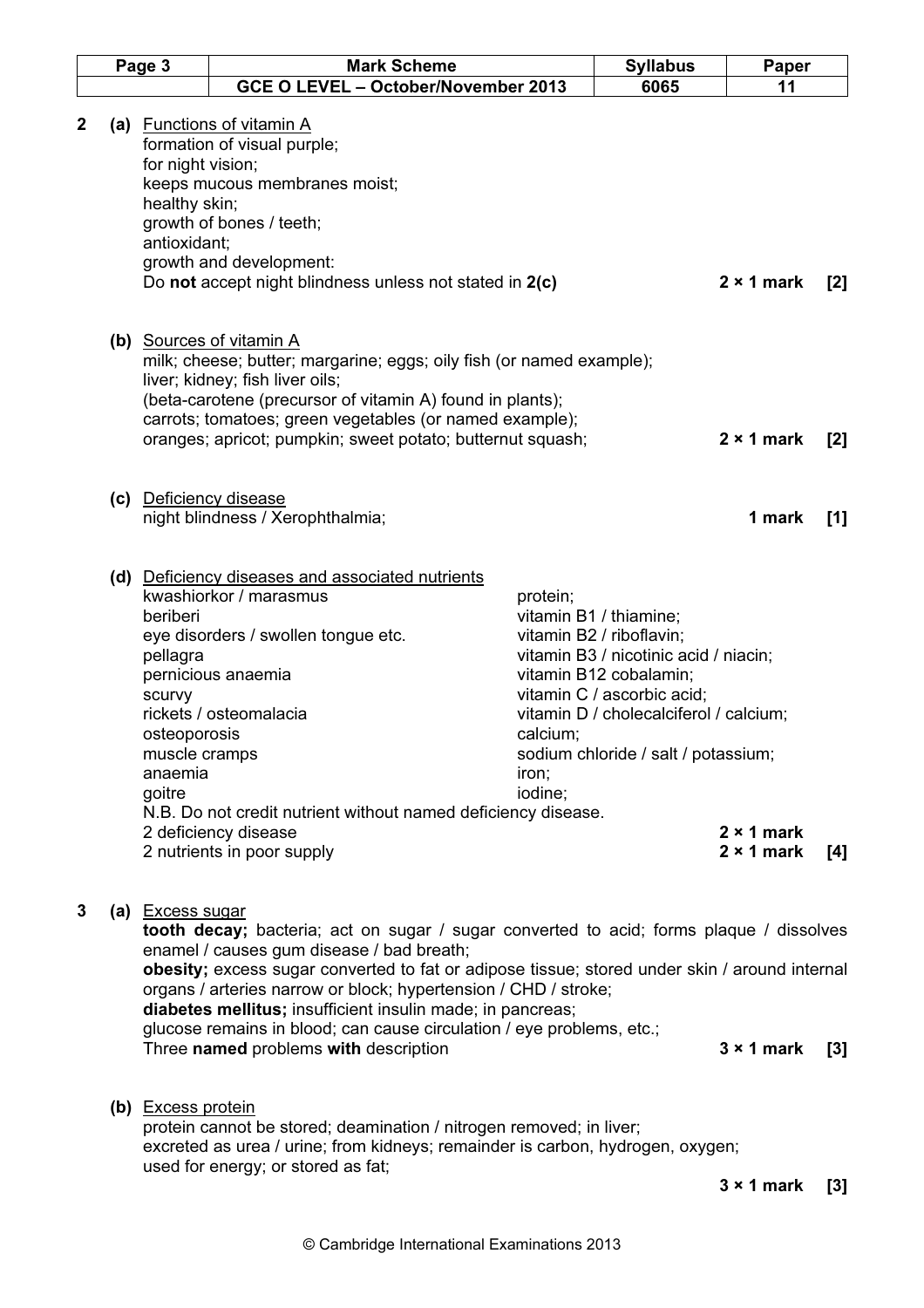|                                                                                                                                                                                                                                                                                                                                                                                                                                                                                                                                                                                                                                                                                                                                                                                                                                                                                                    |  | Page 4 | <b>Mark Scheme</b>                                                                                                                                                                                                                                                                                                                                                                                       | <b>Syllabus</b> | Paper                 |     |
|----------------------------------------------------------------------------------------------------------------------------------------------------------------------------------------------------------------------------------------------------------------------------------------------------------------------------------------------------------------------------------------------------------------------------------------------------------------------------------------------------------------------------------------------------------------------------------------------------------------------------------------------------------------------------------------------------------------------------------------------------------------------------------------------------------------------------------------------------------------------------------------------------|--|--------|----------------------------------------------------------------------------------------------------------------------------------------------------------------------------------------------------------------------------------------------------------------------------------------------------------------------------------------------------------------------------------------------------------|-----------------|-----------------------|-----|
|                                                                                                                                                                                                                                                                                                                                                                                                                                                                                                                                                                                                                                                                                                                                                                                                                                                                                                    |  |        | GCE O LEVEL - October/November 2013                                                                                                                                                                                                                                                                                                                                                                      | 6065            | 11                    |     |
| (a) Encouraging children to eat fruit and vegetables<br>4<br>introduce at an early age e.g. stewed fruit / mashed banana;<br>serve as drinks, e.g. smoothies / juice;<br>encourage as healthy snacks, e.g. bananas / raisins;<br>include in packed meals, e.g. oranges / apples / sticks and dips;<br>use to decorate foods, e.g. pineapple / cherries;<br>include as starters, e.g. soups;<br>include in main course dishes, e.g. casseroles / pizza / wraps;<br>include as desserts, e.g. fruit fool / fruit salad / kebabs;<br>cut into bite size / interesting / creative shapes, e.g. dice, stars, etc.;<br>parents set an example by eating with children;<br>give a variety of flavour / texture / colour;<br>vary cooking method;<br>introduce new types of fruit and vegetables on a regular basis;<br>offer small portions;<br>Answer should include an example to illustrate point made |  |        | $4 \times 1$ mark                                                                                                                                                                                                                                                                                                                                                                                        | [4]             |                       |     |
|                                                                                                                                                                                                                                                                                                                                                                                                                                                                                                                                                                                                                                                                                                                                                                                                                                                                                                    |  |        | (b) Importance of soya in vegan / strict vegetarian diet<br>only plant source of HBV protein;<br>contains all indispensable amino-acids;<br>soya products / flour / tofu / milk / tempeh;<br>TVP / made to resemble or replace meat by added colours and flavours;<br>shaped (e.g. into sausages / burgers / chunks / mince);<br>low in fat / no cholesterol;<br>cheaper / easy to store / easy to cook; |                 | $4 \times 1$ mark     | [4] |
|                                                                                                                                                                                                                                                                                                                                                                                                                                                                                                                                                                                                                                                                                                                                                                                                                                                                                                    |  |        |                                                                                                                                                                                                                                                                                                                                                                                                          |                 | [Section A Total: 40] |     |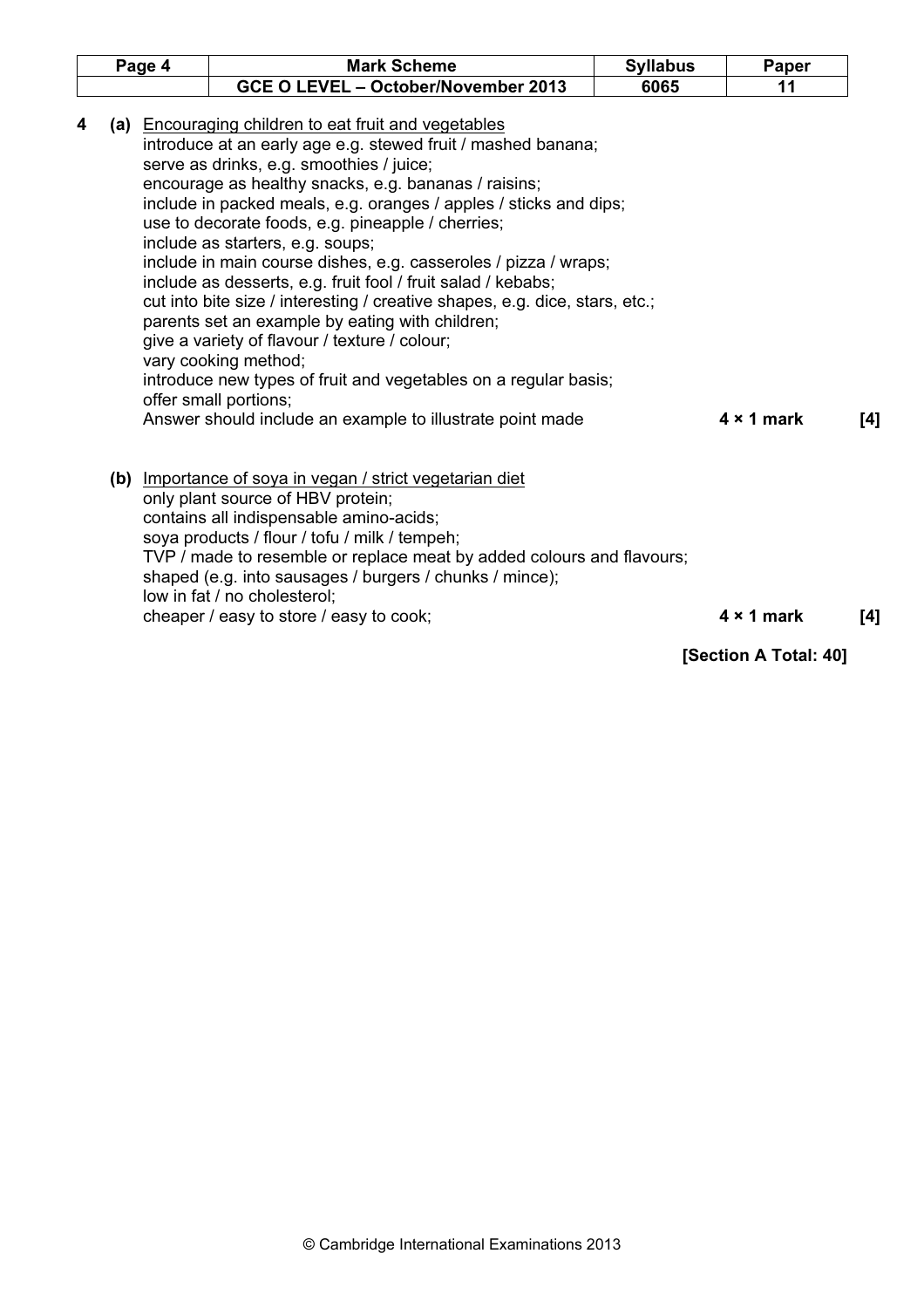| Page 5 | <b>Mark Scheme</b>                  | Svllabus | 'aper |
|--------|-------------------------------------|----------|-------|
|        | GCE O LEVEL - October/November 2013 | 6065     |       |

# Section B

| 5 | (a) Safety when frying<br>deep pan - enough room for oil and food -<br>space for turning food without overflowing -<br>pan no more than half full of oil - does not overflow when food added -<br>lower food into pan gently - to avoid splashing fat -<br>do not overfill pan with food – danger of overflowing –<br>do not overheat fat - monitor temperature of fat - may ignite -<br>make sure food is dry - water turns to steam and splutters -<br>make sure equipment is dry – danger from splashing –<br>pan handle turned in – in case it is knocked over –<br>back burner if possible – less chance of being knocked over –<br>flat base on frying pan – so it sits securely on hotplate –<br>do not leave unattended - may ignite / overflow -<br>turn heat off if fat begins to smoke - fat is near flash point -<br>have cover / lid nearby $-$ in case of fire $-$<br>do not move pan when fat is hot -<br>oven gloves when holding pan handle - may be hot / fat may splash -<br>pan should fit burner / flame should not lick around edge of pan - |                                         |     |
|---|--------------------------------------------------------------------------------------------------------------------------------------------------------------------------------------------------------------------------------------------------------------------------------------------------------------------------------------------------------------------------------------------------------------------------------------------------------------------------------------------------------------------------------------------------------------------------------------------------------------------------------------------------------------------------------------------------------------------------------------------------------------------------------------------------------------------------------------------------------------------------------------------------------------------------------------------------------------------------------------------------------------------------------------------------------------------|-----------------------------------------|-----|
|   | <b>MARK BANDS</b><br>good understanding including 8 or more points<br>High<br>Medium some understanding and 4-7 points<br>little understanding, has mentioned 1-3 points<br>Low                                                                                                                                                                                                                                                                                                                                                                                                                                                                                                                                                                                                                                                                                                                                                                                                                                                                                    | <b>Marks</b><br>$4 - 5$<br>$2 - 3$<br>1 | [5] |
|   | (b) Personal hygiene in the kitchen<br>wash hands - before/after handling all foods / after toilet / -<br>to avoid cross-contamination -<br>do not cook if ill / no coughing / sneezing over food – so bacteria are<br>not passed to others -<br>tie back / cover long hair – bacteria from hair could get into food –<br>no long fingernails - dirt / bacteria collect underneath - remove nail varnish -<br>remove rings -<br>clean apron / no outdoor clothes - to avoid transfer of bacteria from outside -<br>do not touch face/body during food preparation – bacteria from skin could get onto food –<br>cover cuts/wounds with waterproof dressings – bacteria could get into food –<br>no licking spoons / fingers – bacteria from mouth transferred to food –<br>handle food as little as possible - avoids transfer of bacteria -                                                                                                                                                                                                                       |                                         |     |
|   | <b>MARK BANDS</b>                                                                                                                                                                                                                                                                                                                                                                                                                                                                                                                                                                                                                                                                                                                                                                                                                                                                                                                                                                                                                                                  | <b>Marks</b>                            |     |

| good understanding including 8 or more points<br>Hiah | $4 - 5$ |
|-------------------------------------------------------|---------|
| Medium some understanding and 4-7 points              | $2 - 3$ |
| little understanding, has mentioned 1-3 points<br>LOW |         |
|                                                       | [5]     |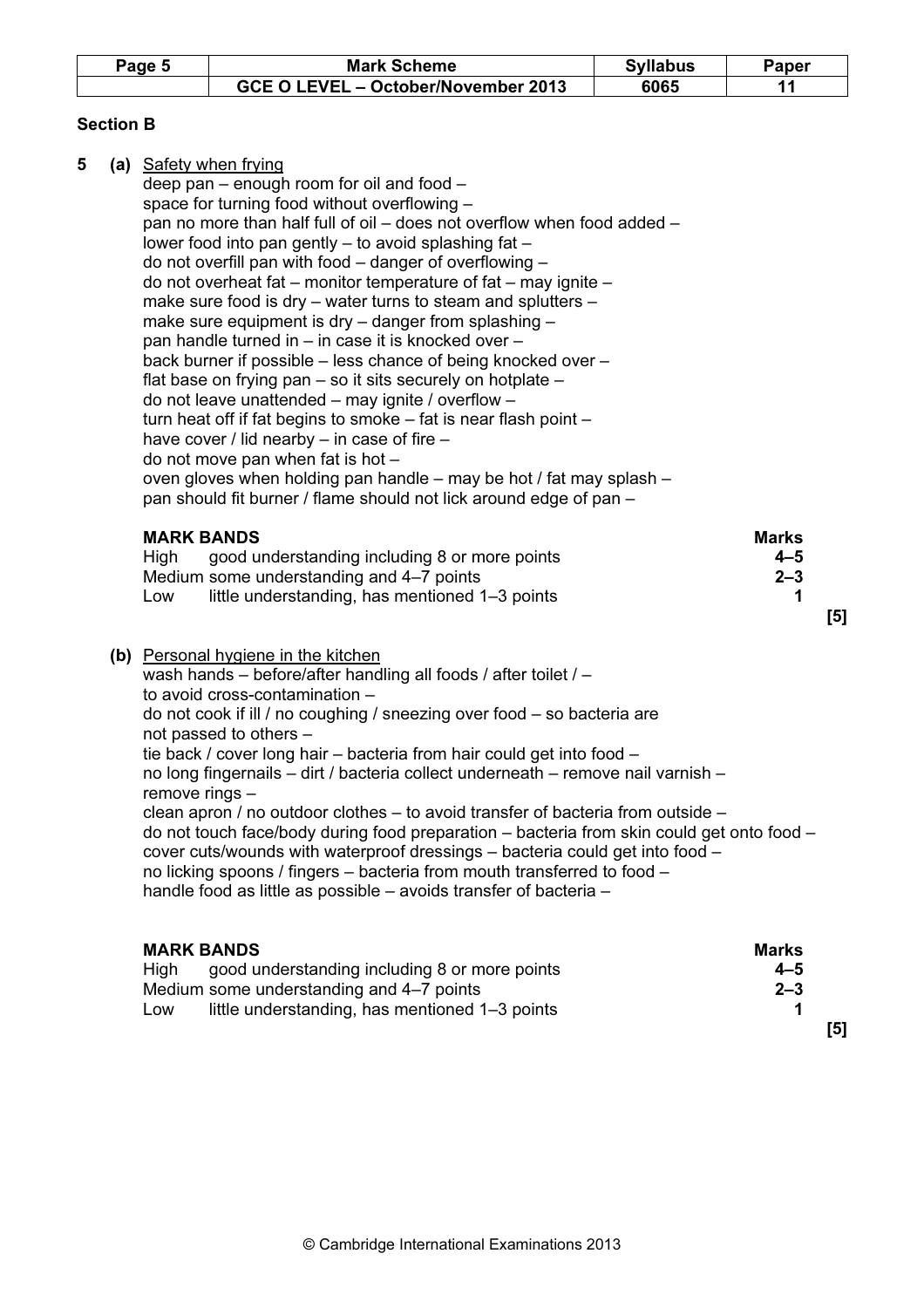| Page 6 | <b>Mark Scheme</b>                  | <b>Syllabus</b> | Paper |
|--------|-------------------------------------|-----------------|-------|
|        | GCE O LEVEL - October/November 2013 | 6065            |       |

#### (c) Advantages and disadvantages of small electrical kitchen equipment

#### Advantages

save time – save labour / effort / energy – save fuel e.g. microwave – may be more efficient / thorough – can cope with large quantities – can do a range of jobs – blender can make soup / mayonnaise / breadcrumbs – attachments available to extend use – dough hook / whisk – can be used in different containers / mixing bowl / pan – can use anywhere where there is a power supply / portable – need not hold when in use – free-standing mixer for bread, cake mixture –

#### **Disadvantages**

initial cost – cost of electricity to operate – may buy and not use – difficult to assemble – may be difficult to clean – care needed not overfill liquidiser – danger of burns with hot equipment – danger of sharp blades – do not use near water – caution needed for loose wires – electric shocks – specialist to repair – added cost – need suitable storage space – must use where no-one will trip over trailing flexes –

| <b>MARK BANDS</b>                                               | <b>Marks</b> |
|-----------------------------------------------------------------|--------------|
| good understanding including 8 or more points<br>Hiah           | $4 - 5$      |
| Medium some understanding and 4-7 points                        | $2 - 3$      |
| little understanding, has mentioned 1-3 points<br>LOW           |              |
| (For full marks must include both advantages and disadvantages) | [5]          |

#### 6 (a) Planning meals

 climate / time of year – e.g. hot meals in cold weather – equipment available – e.g. may need freezer for dessert / special baking tins – vary colour – e.g. not mince and potatoes followed by chocolate dessert – vary flavour – e.g. not fish with lemon sauce followed by lemon meringue pie – vary texture – e.g. avoid pastry in two courses / do not repeat cooking methods – meals should be attractive – e.g. use garnishes / decorations / colourful vegetables – cost – e.g. use LBV protein / eggs / cheap cuts of meat – season – e.g. use fruit and vegetables in season when they are cheaper – availability of food – e.g. use left–overs / garden produce / local produce / shops – skill of cook – e.g. may not know how to make choux pastry – time available – e.g. may need to use quick methods / convenience foods – likes and dislikes – e.g. avoid food / flavours not enjoyed – health – e.g. low fat / low sugar / low salt – allergies – e.g. nuts / lactose / gluten – ages of people taking meal – e.g. old may need easily digested food – activity / occupation – e.g. manual workers may need greater quantity of food – occasion – e.g. birthday party / packed meal / Christmas lunch / breakfast / supper etc. – consider whole meal – e.g. not an elaborate first course then simple dessert – number to serve – e.g. quantity required to have enough food / to avoid waste – religion – e.g. Hindus do not eat beef / Jews do not eat pork – vegetarians – e.g. varied food requirements of vegans, lacto-vegetarians, etc. – gender – e.g. females require additional iron / men need more calories – 3 points  $\overline{\phantom{a}}$  3  $\times$  1 mark 3 explained examples 3 × 1 mark [6]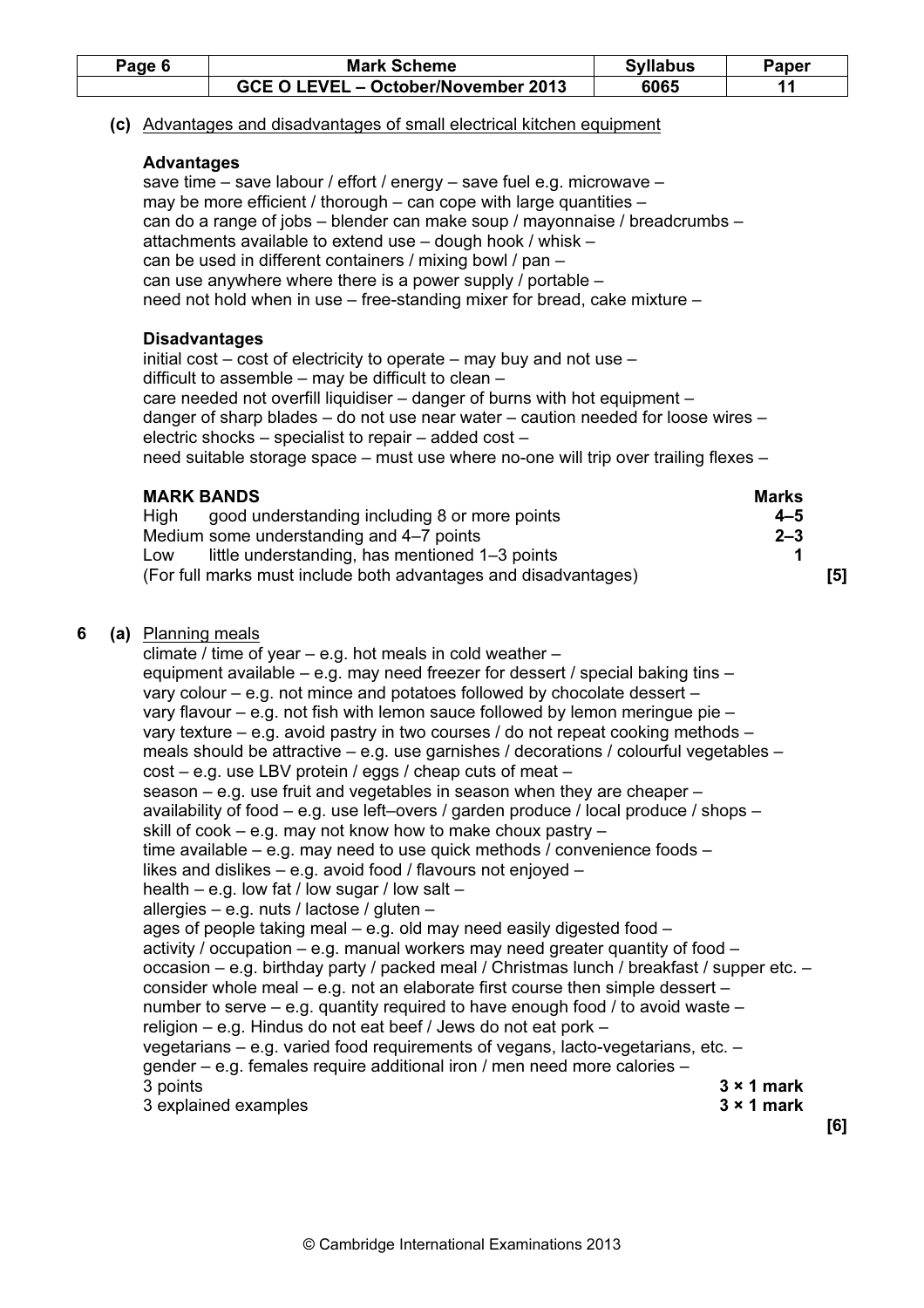| Page | <b>Mark Scheme</b>                  | <b>Syllabus</b> | Paper |
|------|-------------------------------------|-----------------|-------|
|      | GCE O LEVEL - October/November 2013 | 6065            |       |

#### (b) Meals for teenage girls

| HBV protein  | growth spurt / production of hormones / repair;             |
|--------------|-------------------------------------------------------------|
| iron         | menstruation / increased volume of blood / prevent anaemia; |
| Vitamin C    | absorption of iron;                                         |
| calcium      | bone growth;                                                |
| Vitamin D    | absorption of calcium;                                      |
| starch / fat | energy;                                                     |
| Vitamin B    | release energy from carbohydrates;                          |
|              |                                                             |

do not credit nutrient without function **4 × 1 mark** [4]

(c) Saving fuel when cooking meals

| use microwave oven - less time - less fuel -                                        |
|-------------------------------------------------------------------------------------|
| steam foods – low heat – several dishes at once –                                   |
| frying / grilling are quick methods -                                               |
| use only the oven for whole meal $-$ several dishes at once $-$                     |
| batch bake – can use some and freeze some – saves fuel later –                      |
| use only the hob for meal $-$ no need to heat oven $-$                              |
| reduce size of flame – wastes fuel if flames reach up sides of pan –                |
| use pressure cooker – several items at once – cooks quicker – use a slow cooker –   |
| lids on pans – reduces heat loss –                                                  |
| do not overcook food -                                                              |
| cut potatoes into smaller pieces – less cooking time – less fuel –                  |
| do not preheat oven more than 10 minutes $-$ switch off when not in use $-$         |
| switch off burners when not in use -                                                |
| switch off electric oven before end of cooking - use residual heat -                |
| cook only the amount of food required $-$ to avoid reheating $-$                    |
| have flat-based pans – to have good contact between hotplate and pan –              |
| boil only amount of water needed for tea -                                          |
| choose materials which are good conductors of heat for pans – cast iron / copper –  |
| match size of pan to size of hotplate – use divided pans<br>use convenience foods - |
| use tender cuts of meat – tenderise meat before cooking –                           |
| don't cook separate meals for everyone in the house –                               |
|                                                                                     |
|                                                                                     |

| <b>MARK BANDS</b>                                     | <b>Marks</b> |     |
|-------------------------------------------------------|--------------|-----|
| good understanding including 8 or more points<br>High | $4 - 5$      |     |
| Medium some understanding and 4-7 points              | $2 - 3$      |     |
| little understanding, has mentioned 1-3 points<br>LOW |              | [5] |

### 7 (a) Nutrients in eggs

 protein; (or named e.g. ovalbumin / mucin / vitellin) – growth / repair / energy / hormone production; fat; energy / insulation / warmth / fat-soluble vitamins / protection of internal organs; Vitamin A / retinol; visual purple / night vision / mucous membranes / skin / growth; Vitamin D / cholecalciferol; absorption of calcium / bones and teeth; Vitamin B2 / riboflavin (or Vitamin B); release of energy from nutrients; iron; haemoglobin / transport of oxygen / cell respiration / prevent anaemia; phosphorus; bones and teeth;  $3 \times 1$  mark  $3 \times 1$  mark [6]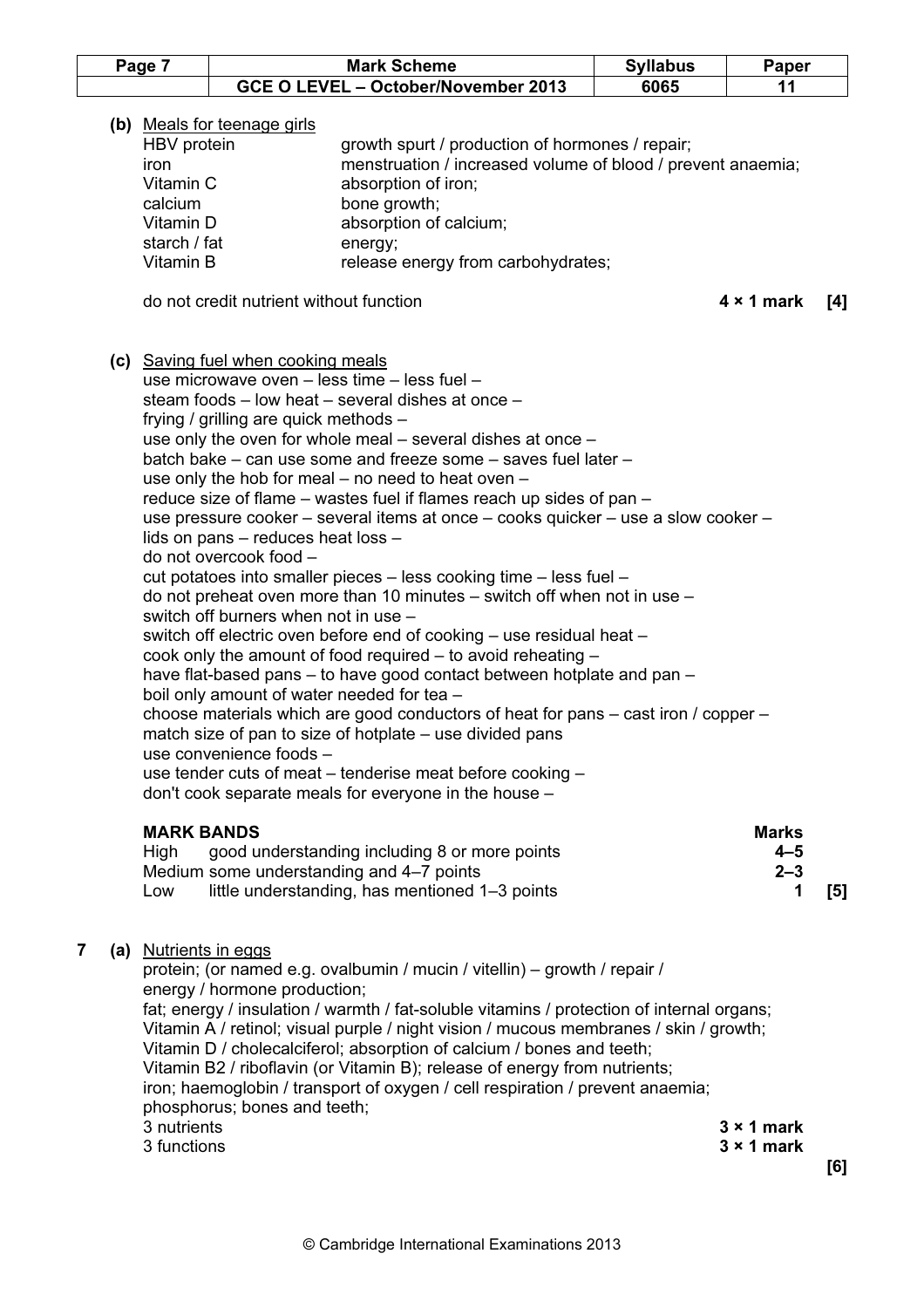| Page 8 | <b>Mark Scheme</b>                  | <b>Syllabus</b> | Paper |
|--------|-------------------------------------|-----------------|-------|
|        | GCE O LEVEL - October/November 2013 | 6065            |       |

(b) Storage of eggs

 cool place / refrigerator (keeps longer); not too dry (water will evaporate through shell); in egg box / crate / special rack in fridge door (less easily broken); do not store past expiry date (not safe to eat); do not freeze whole eggs (liquid inside shell expands and cracks shell); freeze only if separated (add sugar or salt to egg whites); do not wash shells (removes protective cuticle so bacteria can enter); round end upwards / air space at top (to hold yolk in place); check for cracked eggs (bacteria enter so egg is contaminated); use in rotation (to prevent waste); keep away from strong smells / onion / fish (absorb smell through pores in shell);

3 × 1 mark [3]

- (c) Uses of eggs with examples main dish / breakfast / snack; omelette, boiled, scrambled, poached egg; trapping air / making mixtures rise; Swiss roll, sponge flan; lightening; mousse, meringue, soufflé; thickening; thickening; this custard, sauces, soup etc.; setting; etting; setting; setting; setting; setting; setting; setting; setting; setting; setting; set of  $\alpha$ emulsifying; emulsifying; emulsifying; mayonnaise, rich cakes etc.; binding; croquettes, fish cakes, stuffing, rich pastry; coating; coating; see all the set of the Scotch eggs, fish fillets; glazing; pastry, bread; enriching; sauces, milk pudding, soup; garnishing; sliced hard-boiled egg on salad; adding colour; example and pastry, cakes; 2 uses 2 × 1 mark 2 examples 2 and 2 × 1 mark [4]
	- (d) Changes when an egg is boiled

 egg white thickens / changes from transparent to opaque; protein coagulates / sets / solidifies / hardens; becomes rubbery / indigestible if overcooked; yolk thickens; yolk becomes powdery when overheated; green ring forms around yolk (iron / sulphur reaction);

2 × 1 mark [2]

[Section B Total: 45 marks]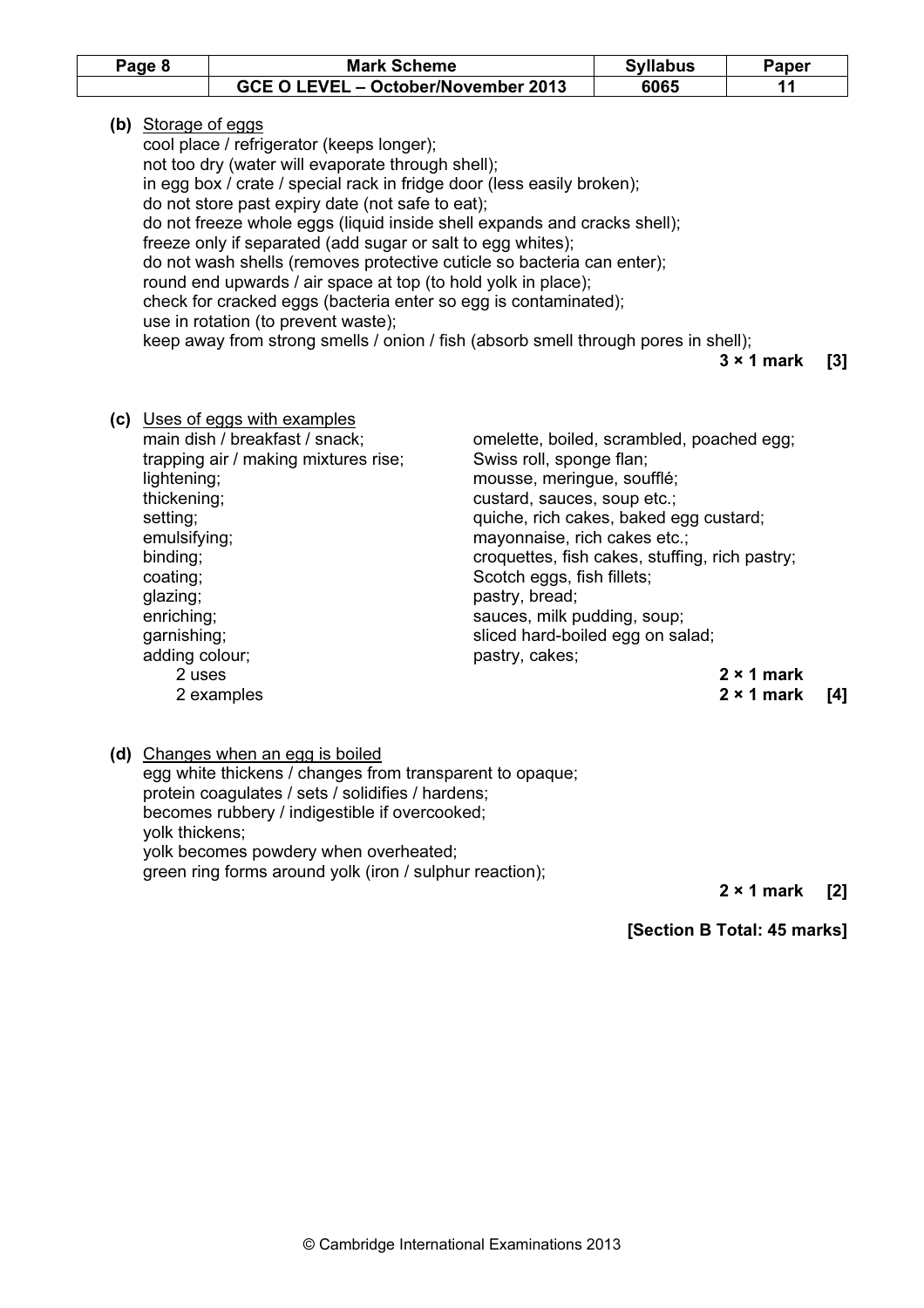| <sup>2</sup> age 9 | <b>Mark Scheme</b>                  | <b>Syllabus</b> | Paper |
|--------------------|-------------------------------------|-----------------|-------|
|                    | GCE O LEVEL - October/November 2013 | 6065            |       |

#### 8 (a) Most accidents in the home occur in the kitchen. Discuss reasons for this and ways of prevention. **Example 20** is the set of the set of the set of the set of the set of the set o

The answer may contain the following knowledge and information.

### Knives

 store out of the reach of children – store in sheath or knife block or with cork on point – keep separate from other cutlery – keep well sharpened – blunt knives can slip and cause injury – use on a chopping board – do not cut on palm of hand – cut away from the body  $$  use size and knife appropriate to task – carry with blade pointing down towards the floor – wash individually – do not put into washing up water with other cutlery – wash with back of knife towards hand (also dry this way) –

## Deep frying

 pan not more than half full – prevent overflowing when food is added – dry food before adding to fat – water turns to steam – spits – dry utensils – wooden handles on pans / utensils – poor conductor of heat – prevents burning hands – pan should have a flat base – does not wobble on hotplate – do not overfill pan with food – may overflow – do not overheat fat – may ignite – have lid nearby – cover if ignites – prevents oxygen reaching flames – do not move pan if on fire – no water nearby – e.g. kettle – water may splash into fat – causes spitting – do not leave unattended – do not allow children to fry – make sure dangers are understood – turn off heat after use – do not move pan until fat is cold – monitor temperature of oil – use electric deep fat pan – temperature thermostatically controlled –

# Electrical equipment

 plugs should be wired correctly – if not do not use – use a professional to do it – do not attempt to wire unless sure of method – no bare wires – do not use near flames – will melt covering and expose wires – do not stretch / put strain on wire during use – keep appliances to back of bench – out of reach of children – do not leave flexes hanging where they could be tripped over – use of coiled flexed prevents trailing wires – use correct fuse for appliance – plug should not be broken e.g. no screws missing – do not touch with wet hands – switch off appliance at socket before removing plug – do not overload socket by using adapters – follow manufacturer's instructions – do not put motor near water when washing up – wipe with damp cloth when unplugged – keep hands / fingers away from blades when using – and when washing up – safer to use a brush to clean blades –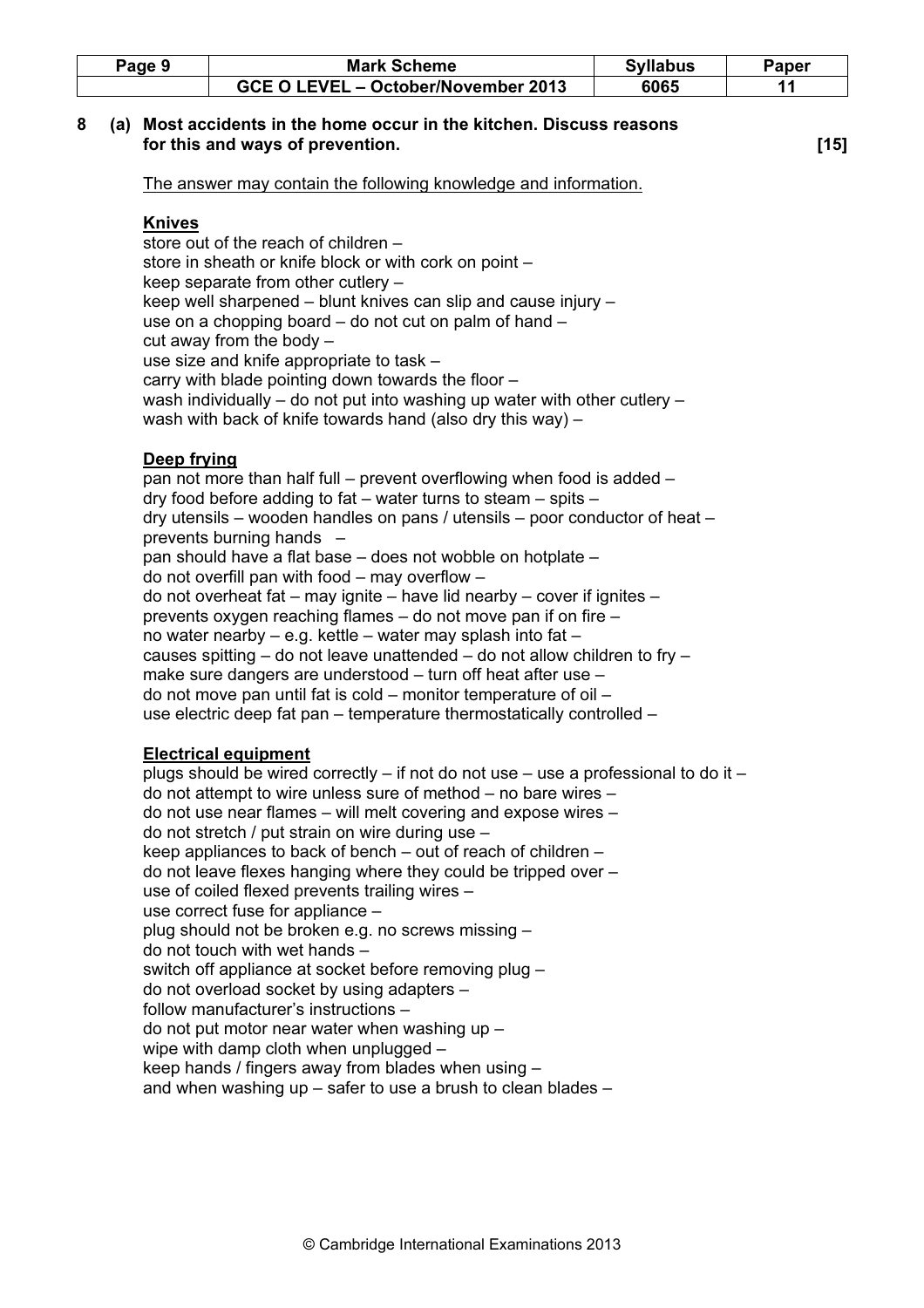|   | Page 10                        | <b>Mark Scheme</b>                                                                                                                                                                                                                                                                                                                                                                                                                                                                                                                                                                                                                                                                                                                                                                                                                                                                                                                                                                                                                                                                                                                                                                                                                                                                                                                                                                                                                                                                                                                                                                                                                                                                                                                                                                                                                 | <b>Syllabus</b> | Paper                            |
|---|--------------------------------|------------------------------------------------------------------------------------------------------------------------------------------------------------------------------------------------------------------------------------------------------------------------------------------------------------------------------------------------------------------------------------------------------------------------------------------------------------------------------------------------------------------------------------------------------------------------------------------------------------------------------------------------------------------------------------------------------------------------------------------------------------------------------------------------------------------------------------------------------------------------------------------------------------------------------------------------------------------------------------------------------------------------------------------------------------------------------------------------------------------------------------------------------------------------------------------------------------------------------------------------------------------------------------------------------------------------------------------------------------------------------------------------------------------------------------------------------------------------------------------------------------------------------------------------------------------------------------------------------------------------------------------------------------------------------------------------------------------------------------------------------------------------------------------------------------------------------------|-----------------|----------------------------------|
|   |                                | GCE O LEVEL - October/November 2013                                                                                                                                                                                                                                                                                                                                                                                                                                                                                                                                                                                                                                                                                                                                                                                                                                                                                                                                                                                                                                                                                                                                                                                                                                                                                                                                                                                                                                                                                                                                                                                                                                                                                                                                                                                                | 6065            | 11                               |
|   | Other points<br>$do not run -$ | pan handles turned in - use pan guard -<br>steam from kettle pointing towards wall -<br>oven gloves to remove items from oven / hold pan handles etc. -<br>keep face away from pan / tilt lid away from worker when removing lid of steamer -<br>sleeves rolled up / ties tucked in / no loose clothing -<br>hair tied back / covered – in case they become tangled with equipment / catch fire –<br>avoid high heels / open sandals / slippers -<br>wipe up spills immediately -<br>no loose mats / torn lino / broken floor tiles in kitchen - cause tripping -<br>keep floor area clear - do not have highly polished floor- non slip floors -<br>keep cleaning materials away from food - not in empty food containers - label -<br>make sure tops cannot be removed by children -<br>do not place other liquids in empty soft drink bottles -<br>do not store heavy items on high shelves -<br>avoid stacking equipment where it could fall -<br>do not store items used frequently where they cannot be reached easily -<br>use kitchen stool or chair to reach high cupboards / shelves -<br>do not hang tea towels near cooker -<br>no curtains near cooker -<br>know exactly what you are doing at all times $-$ read / understand instructions $-$<br>no tablecloths hanging – small children can pull them down –<br>well lit kitchen -<br>take care when using pressure cooker -<br>take care in kitchen at all times / keep focused -<br>use correct equipment for job e.g. don't use a knife to open a can -<br>well planned kitchen layout to avoid excess movement -<br>switch off cooker / appliances when finished -<br>do not use metal in a microwave -<br>service electrical appliances regularly -<br>keep cupboard doors / ovens closed -<br>arrange oven shelves before heating to prevent burning hands - |                 |                                  |
| 8 | <u>Band</u><br>(a)             | Descriptor                                                                                                                                                                                                                                                                                                                                                                                                                                                                                                                                                                                                                                                                                                                                                                                                                                                                                                                                                                                                                                                                                                                                                                                                                                                                                                                                                                                                                                                                                                                                                                                                                                                                                                                                                                                                                         |                 | <b>Part mark</b><br><b>Total</b> |
|   | High                           | Can identify many causes of accidents<br>Suggests ways to avoid accidents<br>Is able to identify and discuss several areas where<br>accidents occur<br>Gives examples to illustrate points made<br>Answers are detailed where appropriate<br>Understanding of the topic is apparent<br>Information is specific<br>Information is usually accurate<br>All areas of the question addressed                                                                                                                                                                                                                                                                                                                                                                                                                                                                                                                                                                                                                                                                                                                                                                                                                                                                                                                                                                                                                                                                                                                                                                                                                                                                                                                                                                                                                                           | $11 - 15$       | 15                               |

Middle Some causes of accidents identified 6-10 May give some advice on avoiding accidents Is able to identify a few areas where accidents occur Some discussions or explanations given Gives a few examples to illustrate points made

Some specific facts included and the topic is

addressed in its widest application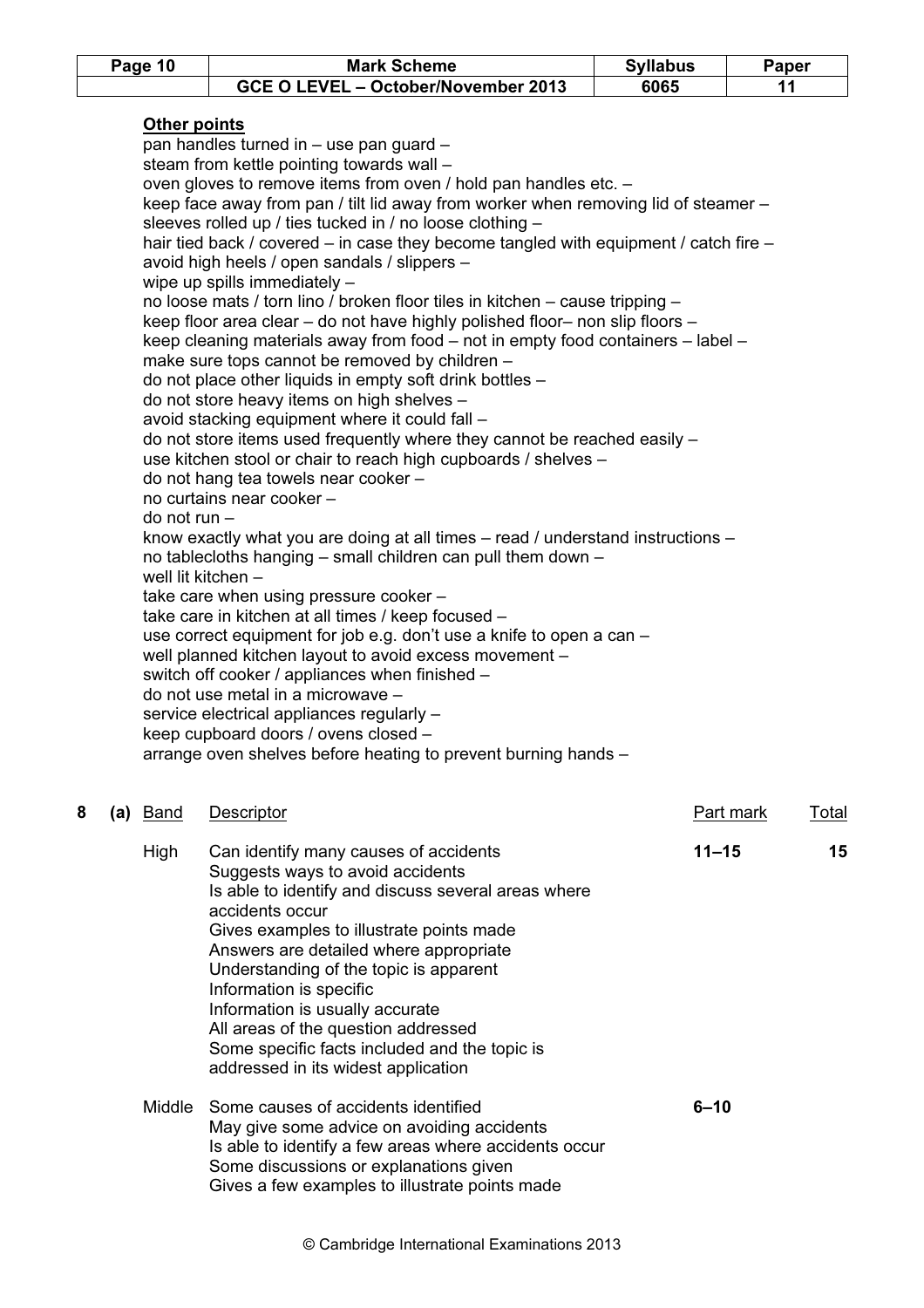| Page 11 | <b>Mark Scheme</b>                                                                                                                                                                                                                                                                                                                                                                                          | <b>Syllabus</b> | Paper  |
|---------|-------------------------------------------------------------------------------------------------------------------------------------------------------------------------------------------------------------------------------------------------------------------------------------------------------------------------------------------------------------------------------------------------------------|-----------------|--------|
|         | GCE O LEVEL - October/November 2013                                                                                                                                                                                                                                                                                                                                                                         | 6065            | 11     |
|         | Shows a basic understanding of the topic<br>Information is basic but generally accurate<br>Not all areas of the question addressed<br>Gaps in knowledge will be apparent<br>May be few specific facts<br>Answers will be detailed in parts and superficial in others<br>Overall lack of detail<br>Some inaccurate information<br>Information is not always precise<br>Has a sound knowledge of some aspects |                 |        |
| Low     | May give a few causes of accidents<br>Little information on avoiding accidents<br>Mentions some areas where accidents occur<br>May give examples to illustrate<br>Answer tends to be a list of statements<br>Information is general<br>Answer will probably be brief<br>Not always accurate<br>Emphasis is on one aspect of question<br>Lack of knowledge will be apparent                                  | $0 - 5$         |        |
| (i)     | (b) The kitchen should be a well-planned area in which to work.<br><b>Discuss:</b><br>different ways of arranging the cooking area;                                                                                                                                                                                                                                                                         |                 |        |
| (iii)   | the choice of kitchen surfaces.                                                                                                                                                                                                                                                                                                                                                                             |                 | $[15]$ |
|         | The answer may contain the following knowledge and information.                                                                                                                                                                                                                                                                                                                                             |                 |        |
|         |                                                                                                                                                                                                                                                                                                                                                                                                             |                 |        |

- cupboards / refrigerator etc. under work surface space to put dishes from oven – or dishes after being washed – or space to prepare dishes near cooker –
- (ii) Kitchen surfaces

```
 worktops needed on either side of sink – and hob – 
to give a continuous work surface – avoid carrying hot pans – 
sinks and hobs can be fitted into worktops – for smooth flow of surface – 
should be at a comfortable height for working – to avoid stretching – 
or stooping – should be no gaps between surface and equipment – 
behind sink – or where work surface meets walls –
```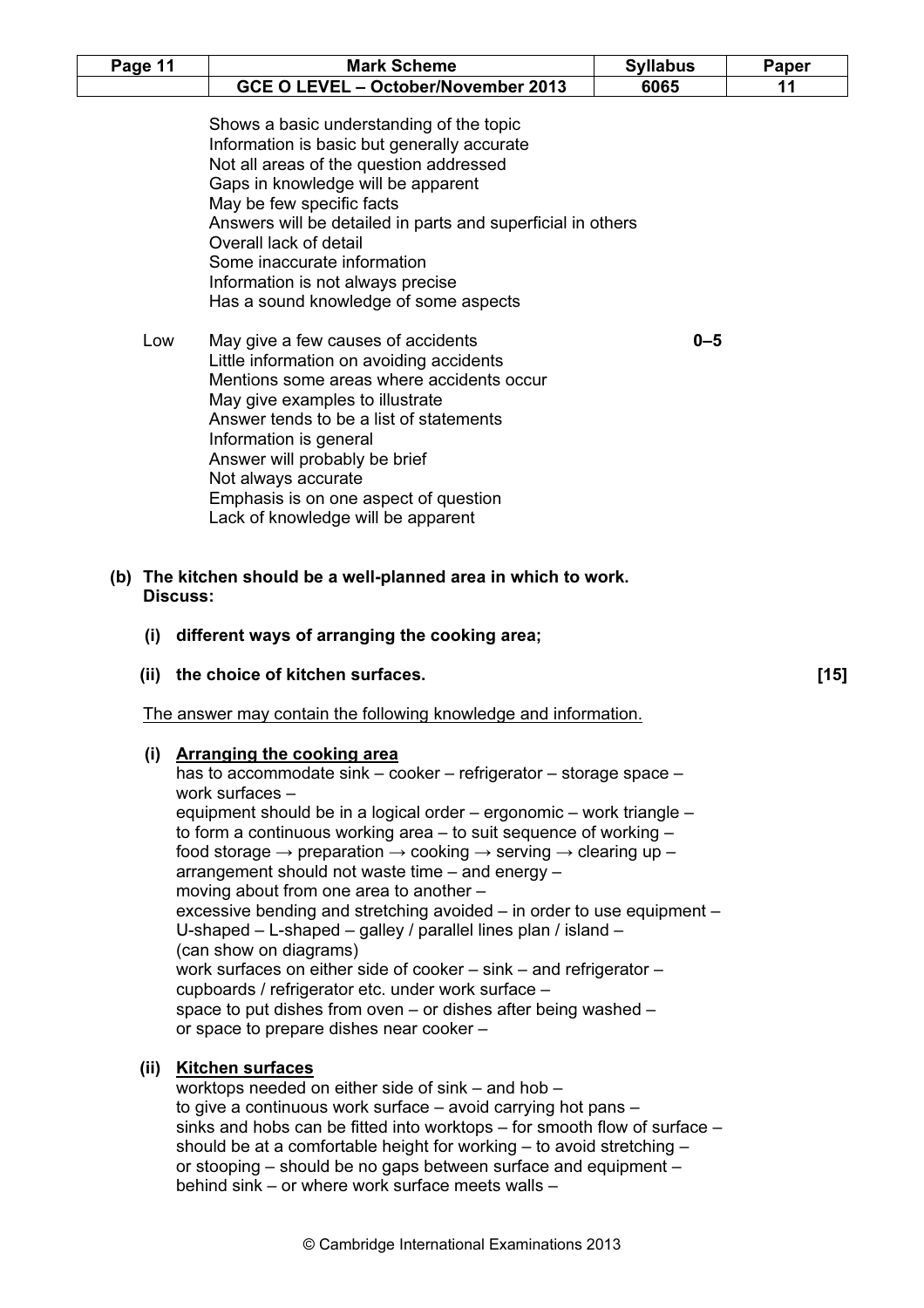| Page 12 | <b>Mark Scheme</b>                  | <b>Syllabus</b> | Paper |
|---------|-------------------------------------|-----------------|-------|
|         | GCE O LEVEL - October/November 2013 | 6065            |       |

 which would trap food – and attract bacteria – contaminates food – can be made of plastic / Formica covering chipboard / wood / melamine – marble – granite – stainless steel – wood – ceramic tiles – smooth – hard-wearing – easy to clean – heat-resistant – non absorbent – stain-resistant – resistant to household cleaning agents – and grease – often made with a rolled edge – more comfortable to lean against – less likely to chip – colour to suit décor of kitchen – protect surface from damage – avoid burning plastic / scorching wood – walls must be easy to clean – withstand moisture / condensation – avoid gloss paint to reduce condensation – cool colour – plastic / vinyl coated wallpapers – attractive – easy to change – floor should not be slippery – not damaged by water – easy to clean – clay tiles – linoleum – no loose mats – danger of tripping – wash surfaces with hot, soapy water – to remove food and grease – and prevent attracting insects etc. – sugar attracts ants – remove food which could stain quickly – e.g. curry sauce –

| $(b)$ Band | Descriptor                                                                                                                                                                                                                                                                                                                                                                                                                                                                                                                                                                                                                                                                                                                                 | <b>Part mark</b> | <b>Total</b> |
|------------|--------------------------------------------------------------------------------------------------------------------------------------------------------------------------------------------------------------------------------------------------------------------------------------------------------------------------------------------------------------------------------------------------------------------------------------------------------------------------------------------------------------------------------------------------------------------------------------------------------------------------------------------------------------------------------------------------------------------------------------------|------------------|--------------|
| High       | Can identify at least 2 ways of arranging kitchen<br>May illustrate with diagrams<br>Identifies processes taking place in kitchen<br>Knows that time and energy are saved<br>Gives examples to illustrate points made<br>Answers are detailed where appropriate<br>Considers materials for most kitchen surfaces<br>Gives advantages of materials chosen<br>Understanding of the topic is apparent<br>Information is specific<br>Information is usually accurate<br>All areas of the question addressed<br>Some specific facts included and the topic is addressed in its<br>widest application                                                                                                                                            | $11 - 15$        | 15           |
|            | Middle Can identify at least 1 way of arranging kitchen<br>May illustrate with diagrams<br>May identify processes taking place in kitchen<br>Possibly mentions saving time and energy<br>Considers some materials for kitchen surfaces<br>Little further information<br>May give examples to illustrate points made<br>Shows a basic understanding of the topic<br>Information is basic but generally accurate<br>Not all areas of the question addressed equally<br>Gaps in knowledge will be apparent<br>May be few specific facts<br>Answers will be detailed in parts and superficial in others<br>Overall lack of detail<br>Some inaccurate information<br>Information is not always precise<br>Has a sound knowledge of some aspects | $6 - 10$         |              |